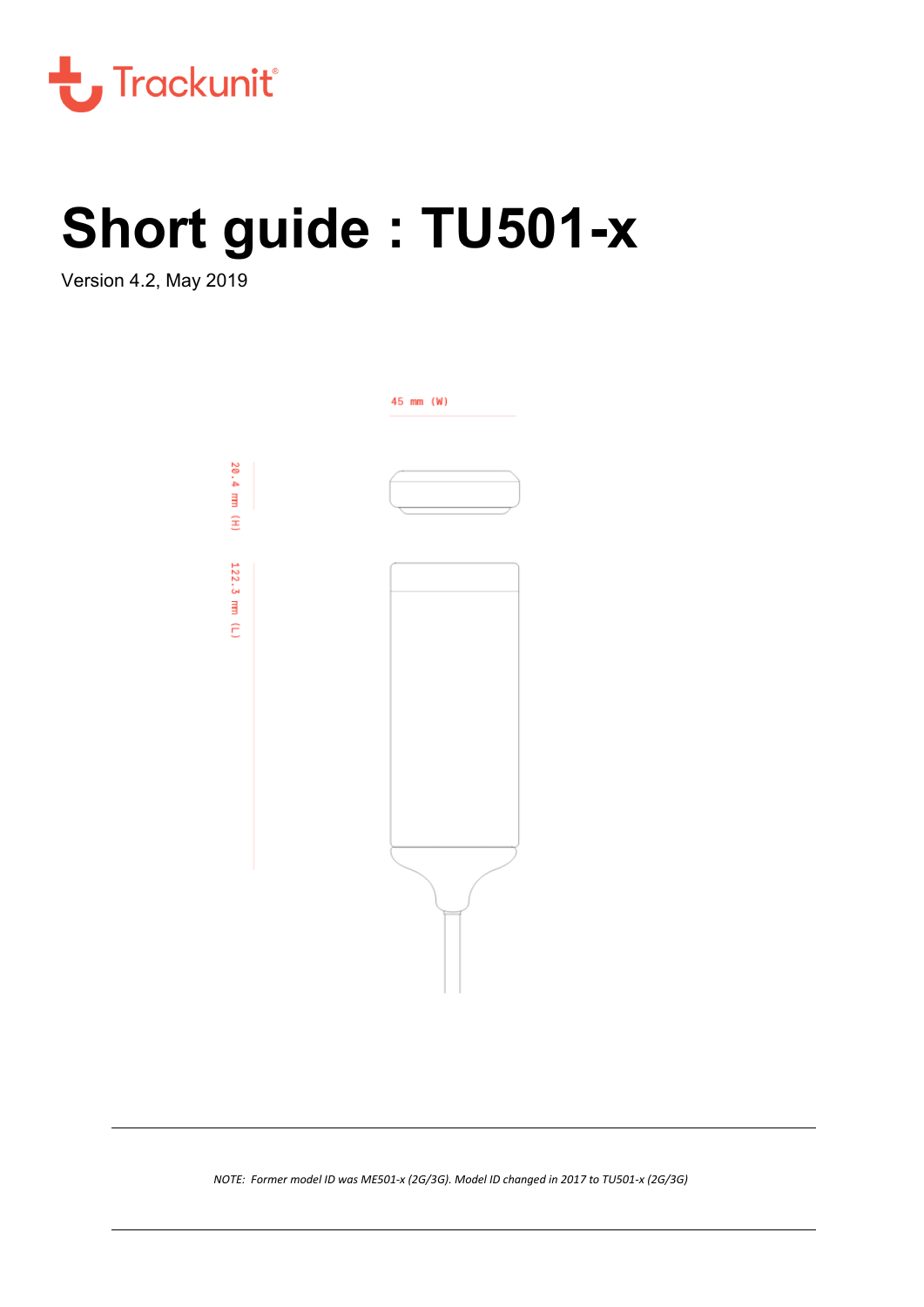

### **Index**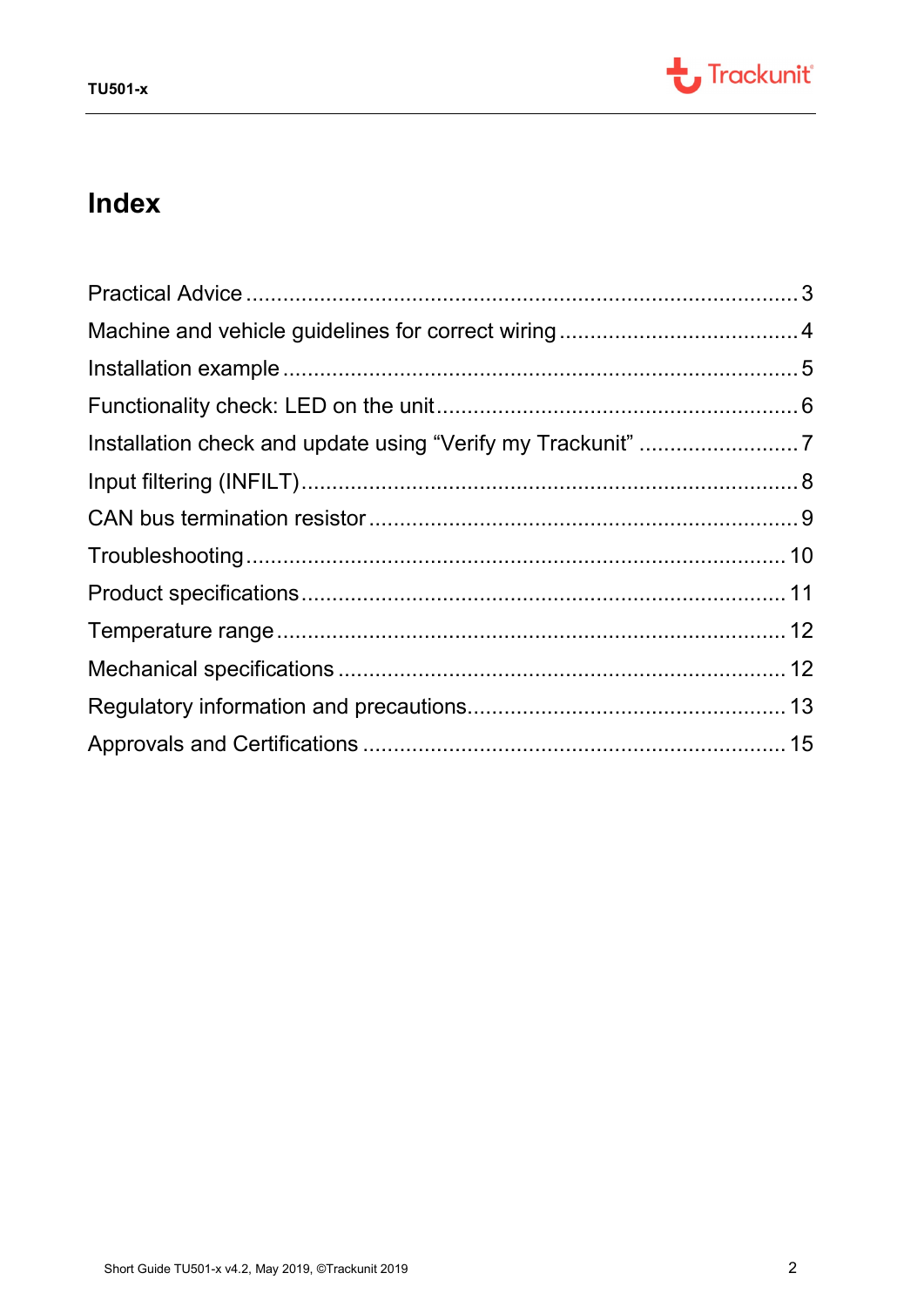

### <span id="page-2-0"></span>**Practical Advice**

### **1. Save important numbers**



#### **2. Installation is best done outside**



### **3. Correct positioning of the unit**







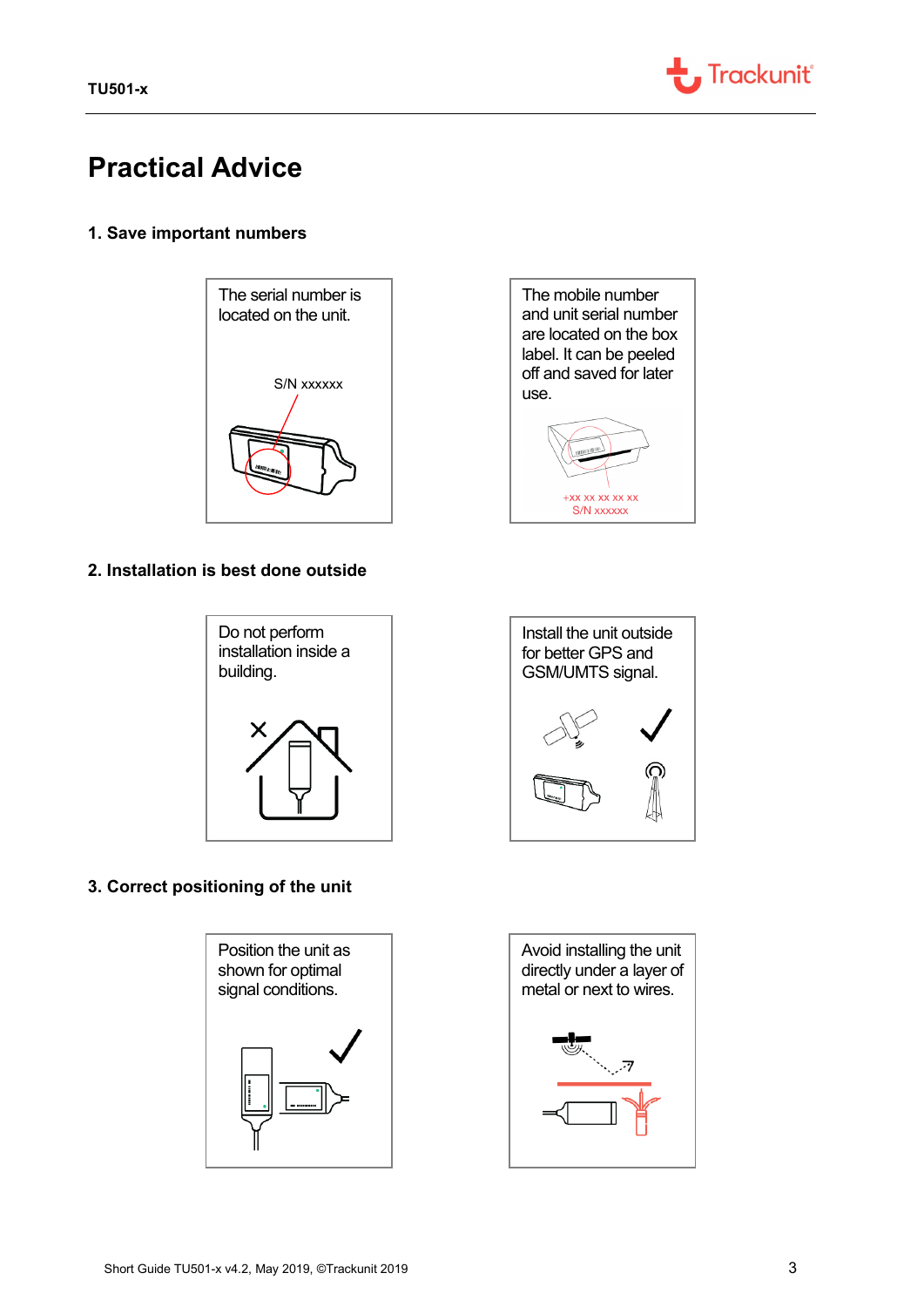# <span id="page-3-0"></span>**Machine and vehicle guidelines for correct wiring**

| Wire color                          | <b>Description</b>                                                                |  |
|-------------------------------------|-----------------------------------------------------------------------------------|--|
| Power                               | Connect to machine battery through a fuse (mandatory) <sup>1</sup>                |  |
| Ground                              | Connect to ground (mandatory)                                                     |  |
| Digital input 1                     | Can be connected to hour counter. Optional input <sup>2</sup>                     |  |
| <b>Digital input 2</b>              | Connect to the ignition signal (mandatory for vehicles and machines) <sup>1</sup> |  |
| Digital input 3                     | Optional input <sup>1</sup>                                                       |  |
| Digital input 4                     | Can be used for INFILT function. Optional input <sup>2</sup>                      |  |
| <b>Digital output 1</b>             | Can be used to control a relay <sup>3/4</sup>                                     |  |
| <b>Additional input for TU501-2</b> |                                                                                   |  |
| 1 - Wire input                      | M8 connector for access control and temperature sensor                            |  |
| Additional input for TU501-4        |                                                                                   |  |
| <b>CAN High</b>                     | Connect to CAN High                                                               |  |
| <b>CAN Low</b>                      | Connect to CAN Low                                                                |  |
| 1 - Wire input                      | M8 connector for access control and temperature sensor                            |  |

1: Supply voltage range 12–48V

2: Active/high when min. 9,5V DC at input

3: Max. load 200 mA

4: Do NOT use this output to switch off vehicles and machines during operation or driving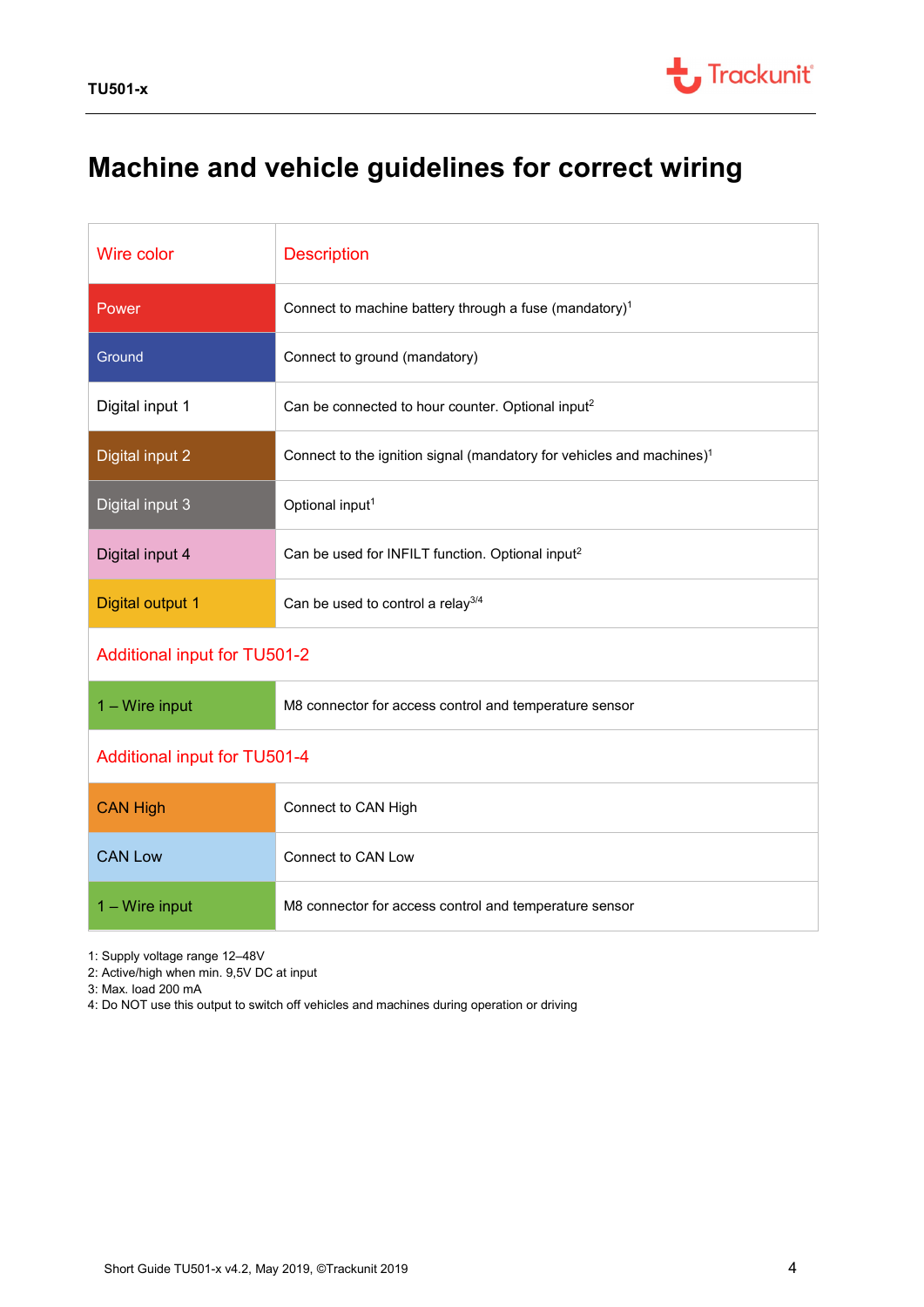

### <span id="page-4-0"></span>**Installation example**

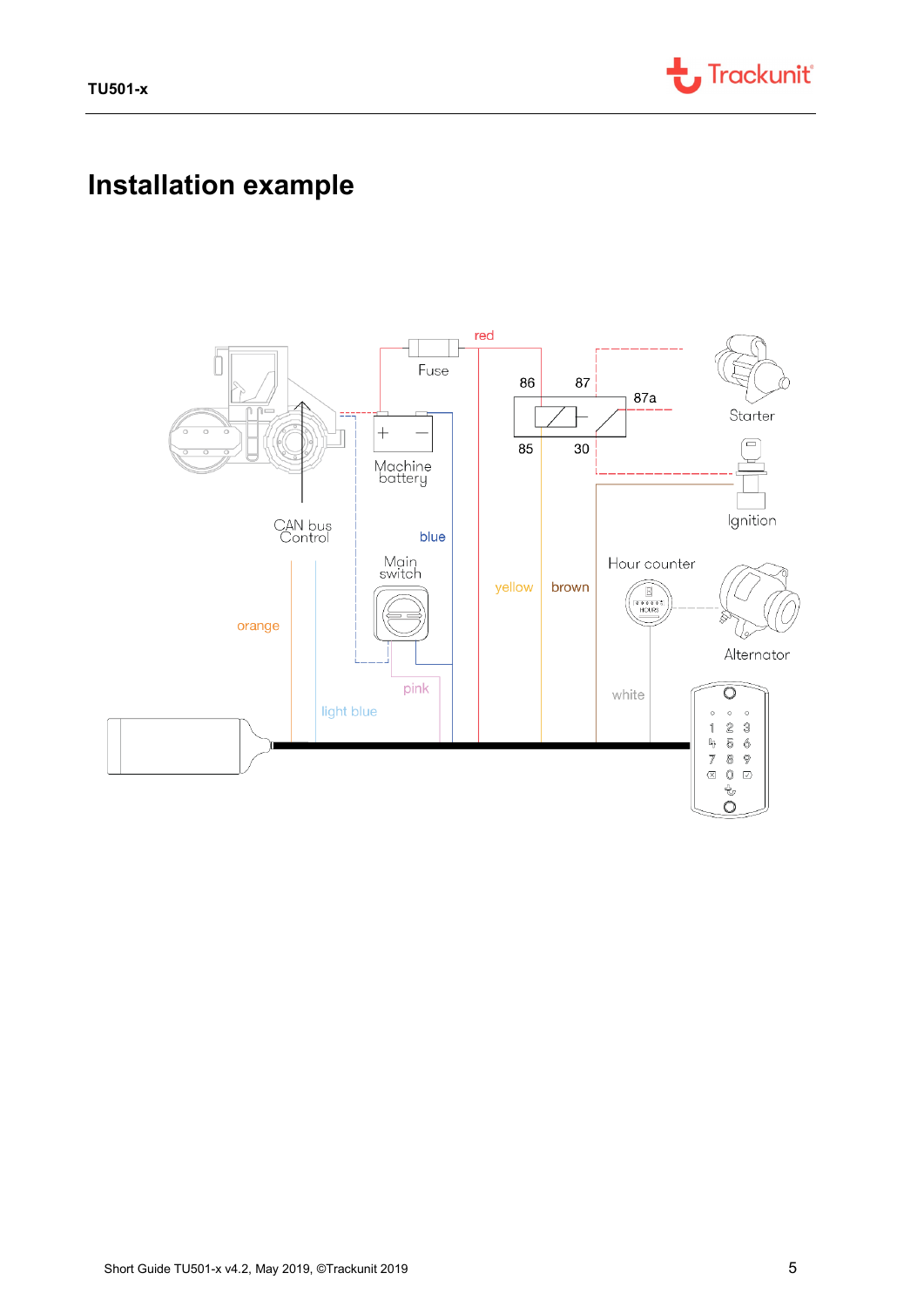

# <span id="page-5-0"></span>**Functionality check: LED on the unit**



| <b>Status</b> | <b>LED</b> mode                                       | <b>LED</b> color | <b>Status indication</b>                                                          |
|---------------|-------------------------------------------------------|------------------|-----------------------------------------------------------------------------------|
|               | Red flashing light and constant<br>green light in LED |                  | - Mobile network is OK and GPS<br>has valid satellite position                    |
|               | No light in LED                                       |                  | - No power supply                                                                 |
|               | Constant red light and no green<br>light in LED       |                  | - Power supply is OK, but NO mobile network<br>- GPS has NO satellite position    |
|               | Red flashing light and no green<br>light in LED       |                  | - Mobile network is OK<br>- GPS has NO satellite position                         |
|               | Constant red and green light in<br>LED                |                  | - Power supply is OK, but NO mobile network<br>- GPS has valid satellite position |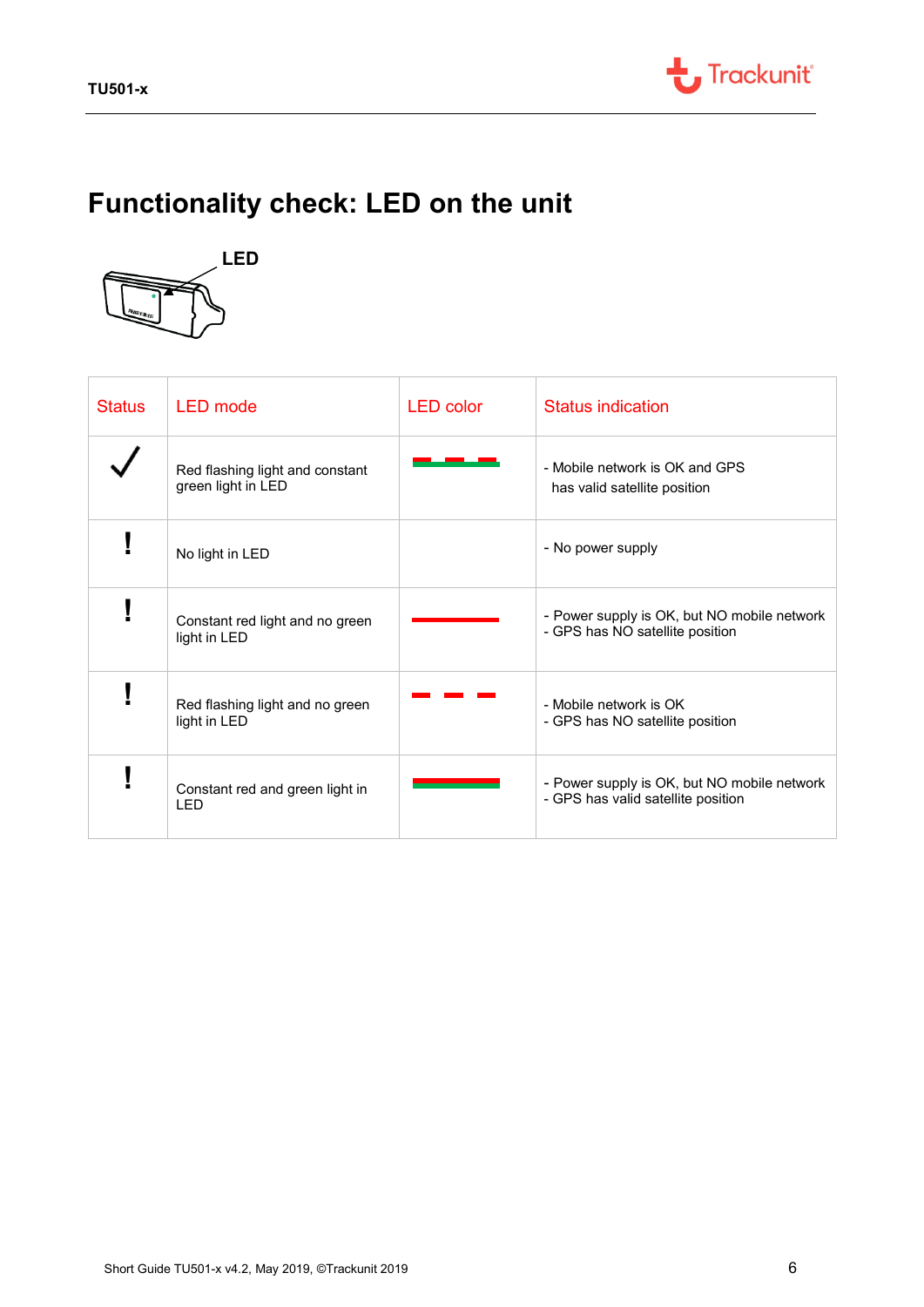$\overline{a}$ 



### <span id="page-6-0"></span>**Installation check and update using "Verify my Trackunit"**

### Step 1: Login

- Go to [http://verify.trackunit.com](http://verify.trackunit.com/)

- Enter user name and password

### Step 2: Find unit

- Enter serial number and then click "Find"

### Step 3: Review status

- Time of last received data
- GPS and mobile signal
- Mobile number
- Power supply voltage
- Internal battery voltage
- Status of inputs 1-4 (on/off)
- Click "Find" again to refresh status

### Step 4: Basic configuration options

- Enter a device name
- Enter engine hours
- Enter start distance
- Select category
- Connect up to multiple groups
- Add a note (visible in Trackunit Manager)

### Step 5: Logout

- Click "Update" to save
- Click "Logout"

### **Note**

- Prior to verification, make sure the unit is installed and active in an area with sufficient GPS and mobile coverage.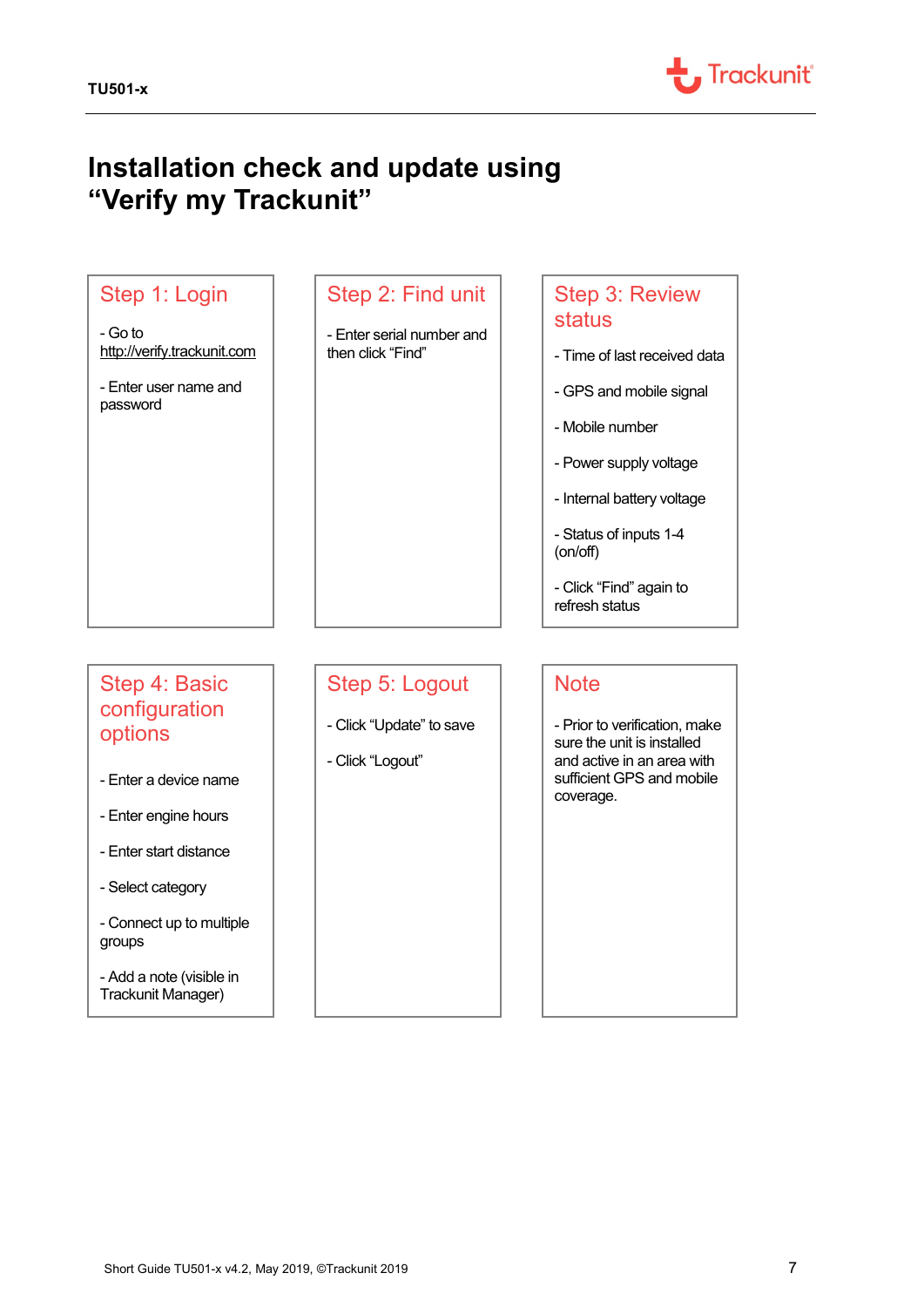

### <span id="page-7-0"></span>**Input filtering (INFILT)**



In case the main breaker is on the negative wire (ground wire from the machine battery), the inputs may register a voltage level and start counting operating hours.

To avoid this situation, the digital input 4 (pink wire) should be connected to the chassis/ground on the machine.

The infilt function should be activated via "Verify my Trackunit"

#### **Activation of input filtering**

Go to:<http://verify.trackunit.com/>

Current Status = OFF Click here to change Input Filtering:

**NB!** Enabling the filtering function will disable inputs 1 to 3 when input 4 is on/active. This can prevent all digital input alarms. It will also disable the use of any alarm function on digital input 4.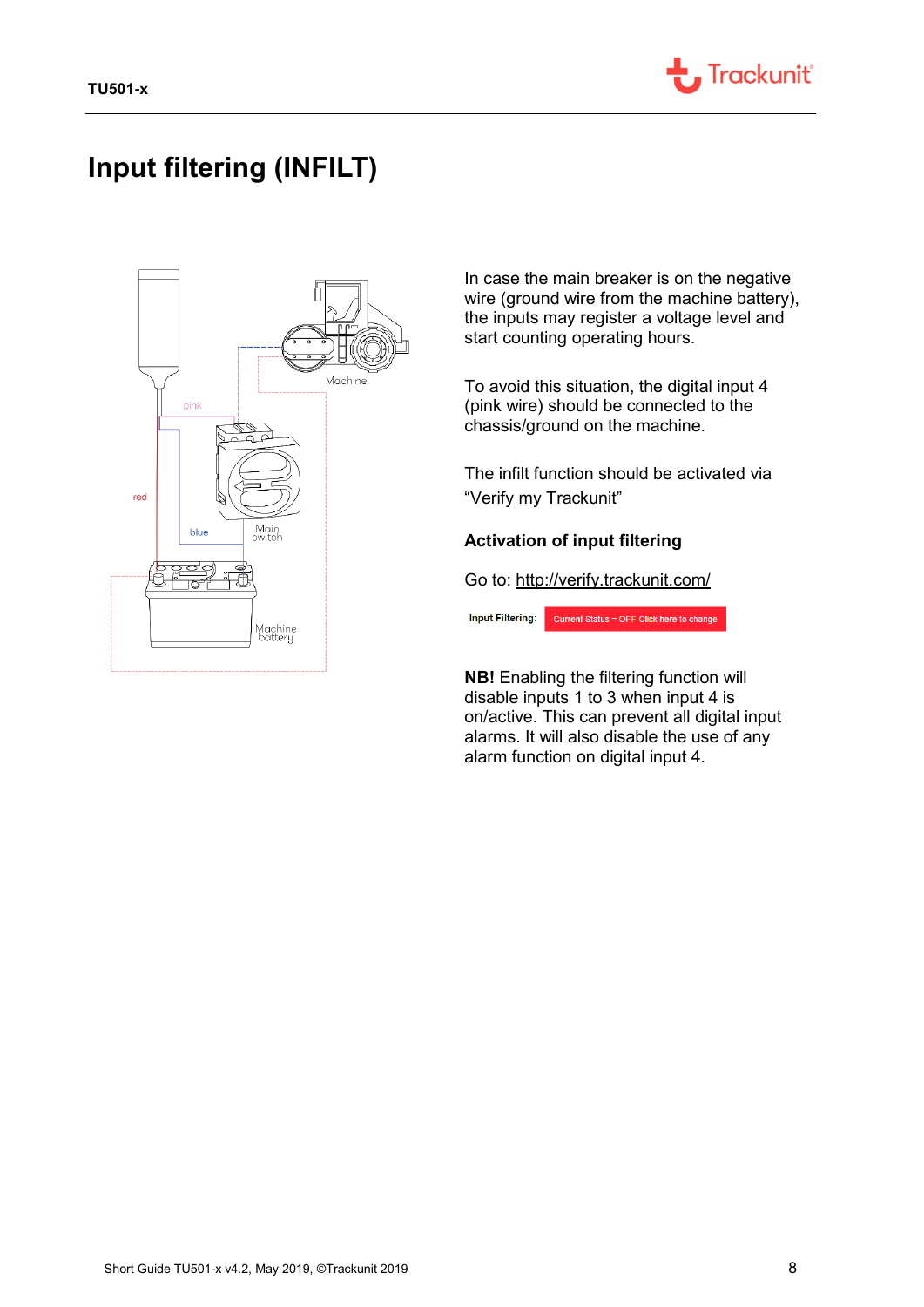

### <span id="page-8-0"></span>**CAN bus termination resistor**

When installing the TU501-4 on a J1939 CAN-bus, it is very important to determine if the installation is on a "private" CAN-bus directly to the CAN controller, or if the TU501-4 is to be installed as a stub on a CAN-bus with multiple CAN devices already attached.

The 120-ohm termination resister is a permanently installed resistor, so make sure to use and select the correct TU501-4 CAN-bus version.

#### **With 120-ohm bus termination (directly connected)**

|         | CAN high |                  |
|---------|----------|------------------|
| CAN-bus |          | TU501-4          |
| control | CAN low  | with termination |
|         |          |                  |

#### **Without bus termination (stub connected)**



**NB!** When the unit is stub connected, the wire length must be minimized to avoid CAN-bus noise and error ratio.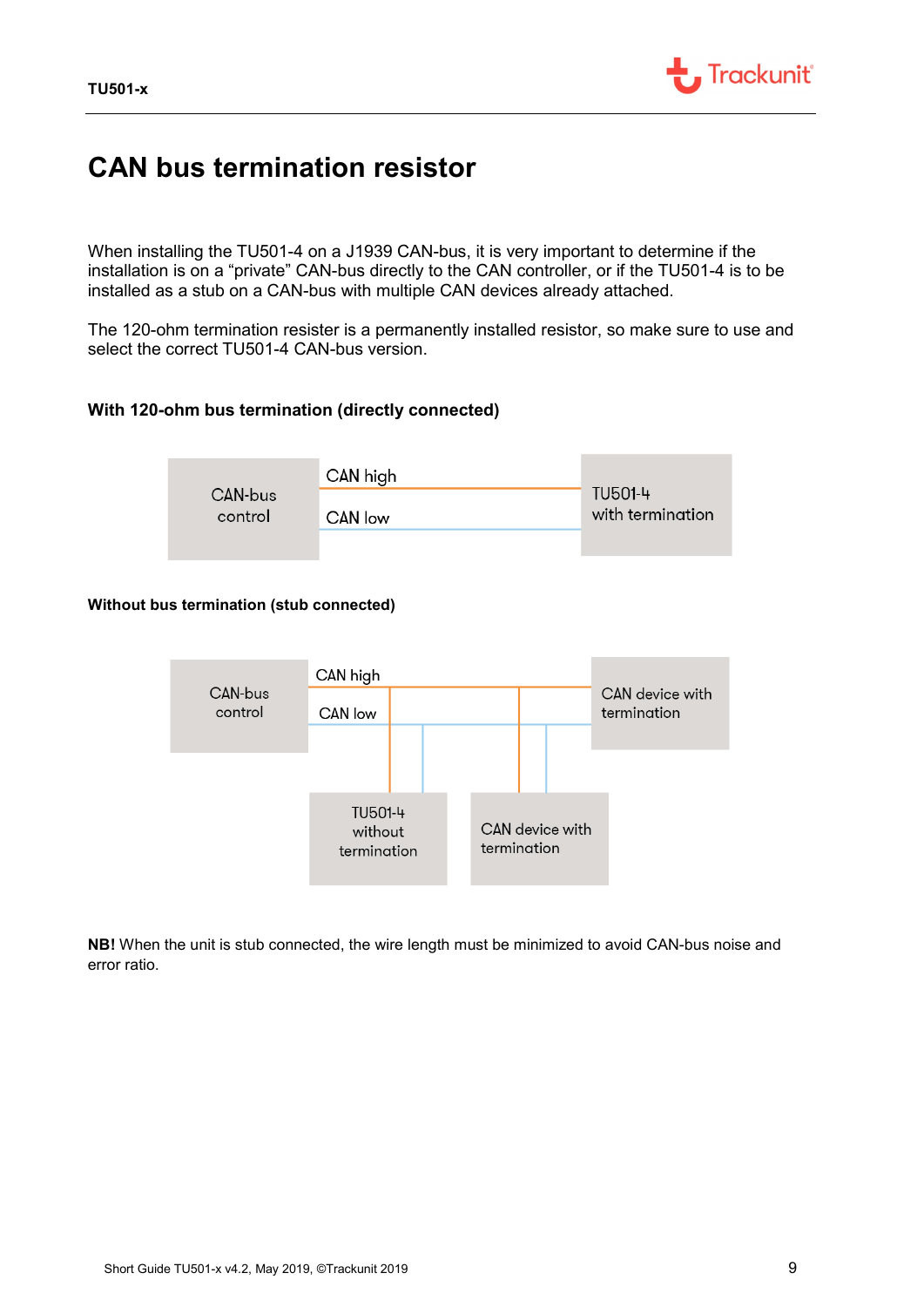

# <span id="page-9-0"></span>**Troubleshooting**

| <b>Error description</b>                               | Possible solutions                                                                                                                                                                                                                                                                                                                                                                                               |
|--------------------------------------------------------|------------------------------------------------------------------------------------------------------------------------------------------------------------------------------------------------------------------------------------------------------------------------------------------------------------------------------------------------------------------------------------------------------------------|
| No reply on SMS command                                | Verify correct GSM number<br>Check LED status - see page 6<br>$\bullet$                                                                                                                                                                                                                                                                                                                                          |
| No light in LED                                        | Check if the red and blue wires are installed correctly or<br>$\bullet$<br>if the fuse is blown                                                                                                                                                                                                                                                                                                                  |
| Constant red light<br>in LED                           | Verify location of the unit – see page 3<br>Move machine or vehicle for better GSM signal<br>$\bullet$                                                                                                                                                                                                                                                                                                           |
| No green light in LED                                  | Verify location of the unit – see page 3<br>٠<br>Move machine or vehicle for better GPS reception<br>$\bullet$                                                                                                                                                                                                                                                                                                   |
| Inputs counting operating<br>hours when machine is off | Possibly due to the main breaker being on the negative wire (ground<br>$\bullet$<br>wire from the machine battery). When off, the inputs may register a<br>voltage level and start counting operating hours.<br>To avoid this situation, the digital input 4 (pink wire) should be<br>$\bullet$<br>connected to the chassis/ground on the machine.<br>See Input filtering (INFILT) section, page 8.<br>$\bullet$ |

#### **Technical Assistance**

If you experience an issue and cannot find the information you need in the product documentation, please contact Trackunit.

Trackunit support: +45 96 73 74 00 Email: [support@trackunit.com](mailto:support@trackunit.com) The guides can also be downloaded online: [www.trackunit.com/downloads](http://www.trackunit.com/downloads)

**NB!** When contacting technical support, please have the unit serial number ready.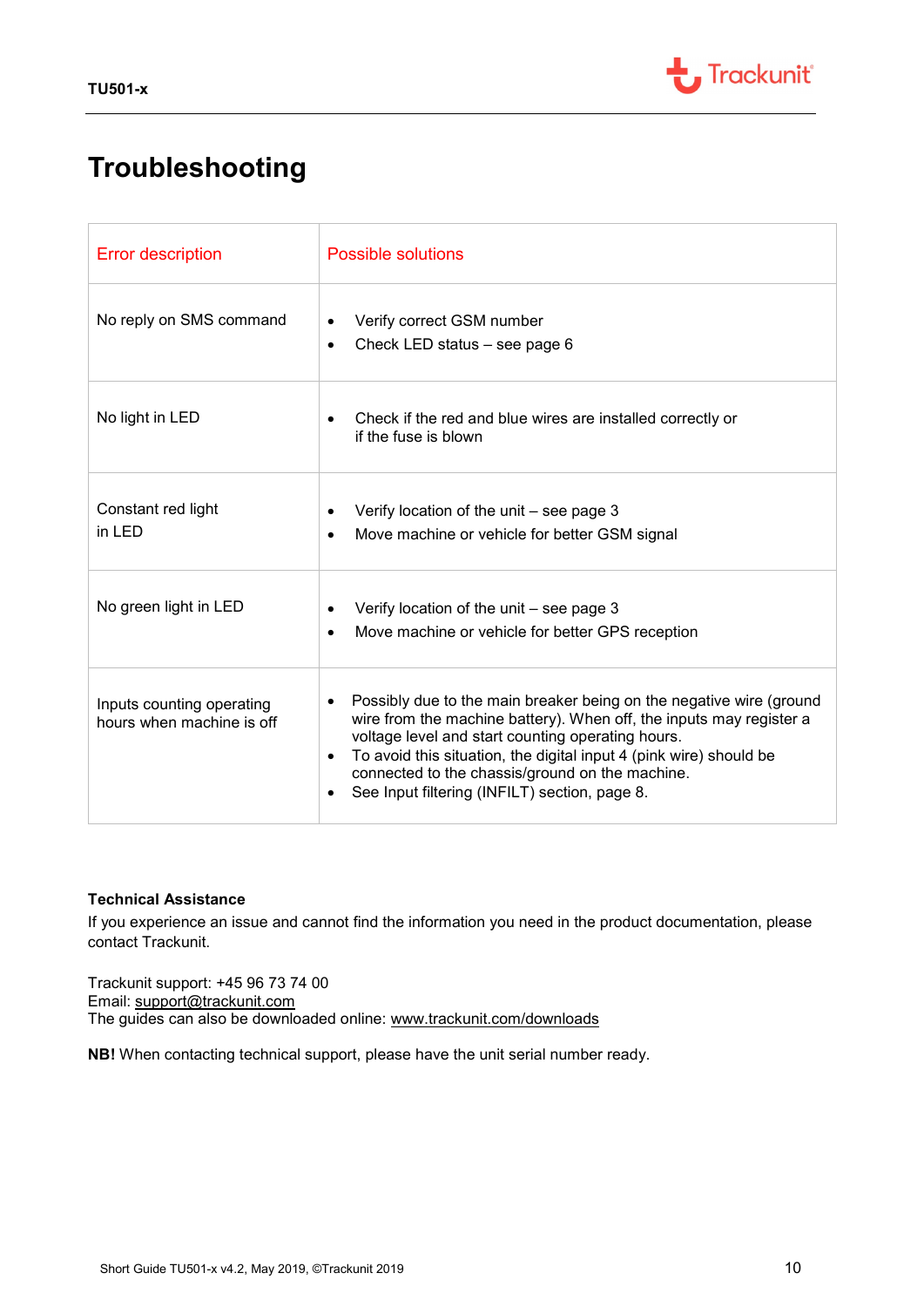

# <span id="page-10-0"></span>**Product specifications**

|                                                     | <b>TU501-9</b><br><b>Standard</b>        | <b>TU501-2</b><br><b>Access</b> | <b>TU501-4</b><br>Access/CAN |
|-----------------------------------------------------|------------------------------------------|---------------------------------|------------------------------|
| 2G GSM                                              |                                          | Yes                             |                              |
| <b>3G UMTS</b>                                      | Yes                                      |                                 |                              |
| <b>Operational voltage</b><br>(supply voltage)      |                                          | 12-48 V DC                      |                              |
| Absolute maximum voltage<br>range                   | 8-58 V DC continuous                     |                                 |                              |
| <b>Standby consumption</b><br>(GSM-receiver active) | 10 mA / 7 mA (avg. at 12V/24V)           |                                 |                              |
| Consumption during charging<br>an empty battery     | 225 mA / 115 mA (max at 12V/24V)         |                                 |                              |
| Charging time for an empty<br>backup-battery        | 4 hours at 25°C / 77°F)                  |                                 |                              |
| <b>Digital inputs</b>                               | $\overline{\mathbf{4}}$                  |                                 |                              |
| <b>Digital outputs</b>                              | $\mathbf{1}$                             |                                 |                              |
| CAN inputs (High / Low)                             | $\overline{2}$<br>$\pmb{0}$<br>$\pmb{0}$ |                                 |                              |
| Access control input<br>M8 connector                | $\pmb{0}$                                | $\mathbf 1$                     | 1                            |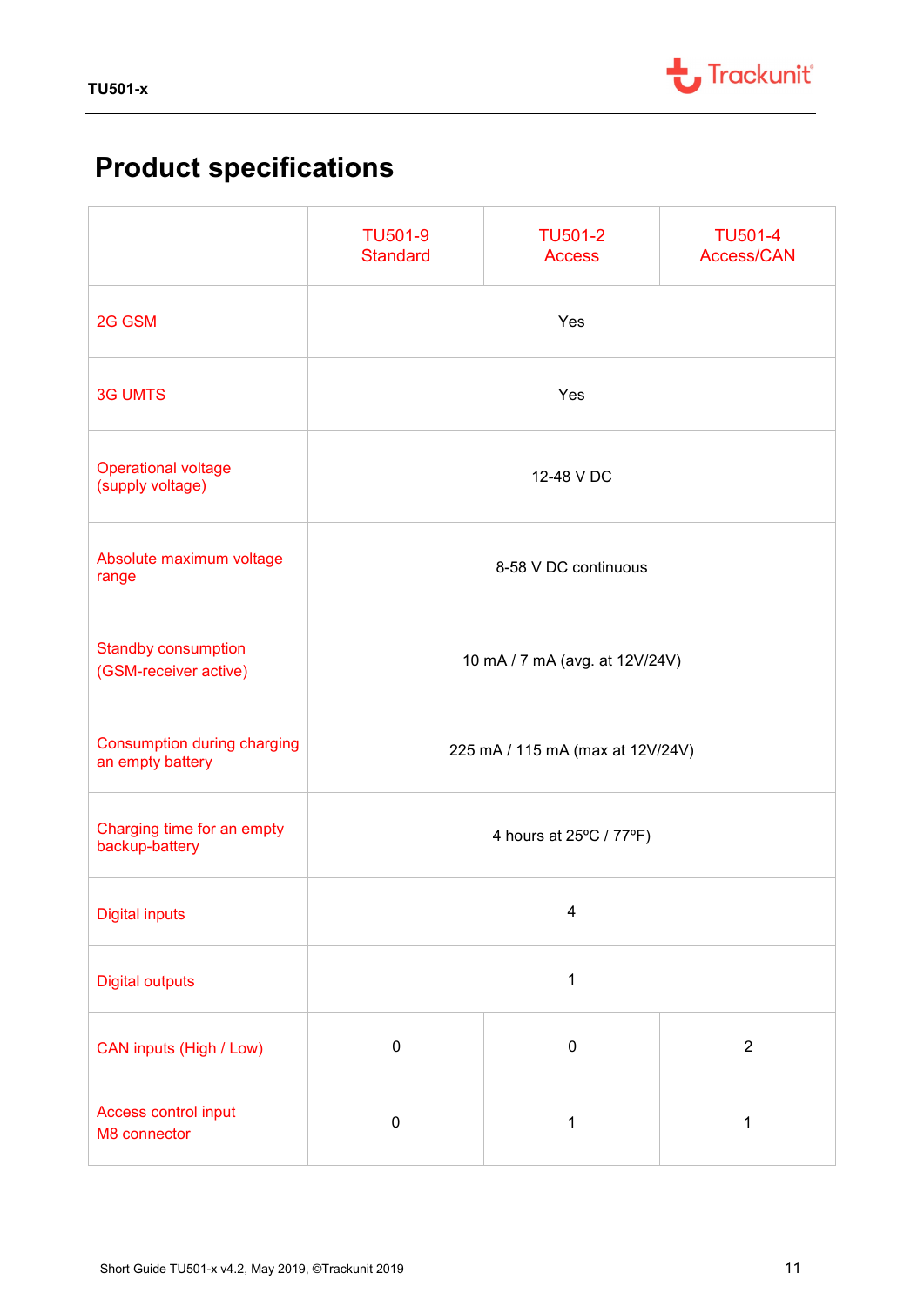

# <span id="page-11-0"></span>**Temperature range**

| In active running mode* | $-20^{\circ}$ C to $+55^{\circ}$ C/60 $^{\circ}$ C<br>Limited by the Li-Ion backup battery when the unit is either machinery or<br>battery powered. |
|-------------------------|-----------------------------------------------------------------------------------------------------------------------------------------------------|
| Storage**               | $-40^{\circ}$ C to $+70^{\circ}$ C<br>Shorter battery lifetime must be expected when storage and operation<br>occur at extreme temperatures.        |

# <span id="page-11-1"></span>**Mechanical specifications**

| Length                     | 106 mm (4.17 in.)                    |
|----------------------------|--------------------------------------|
| Width                      | 45 mm (49 mm incl. cradle) (1.9 in.) |
| <b>Height</b>              | 18 mm (23 mm incl. cradle) (0.9 in.) |
| Cable length               | 170 cm (5.6 ft.)                     |
| <b>Environmental class</b> | IP67                                 |
| Weight                     | 65 g (excluding cable) (2.3 oz.)     |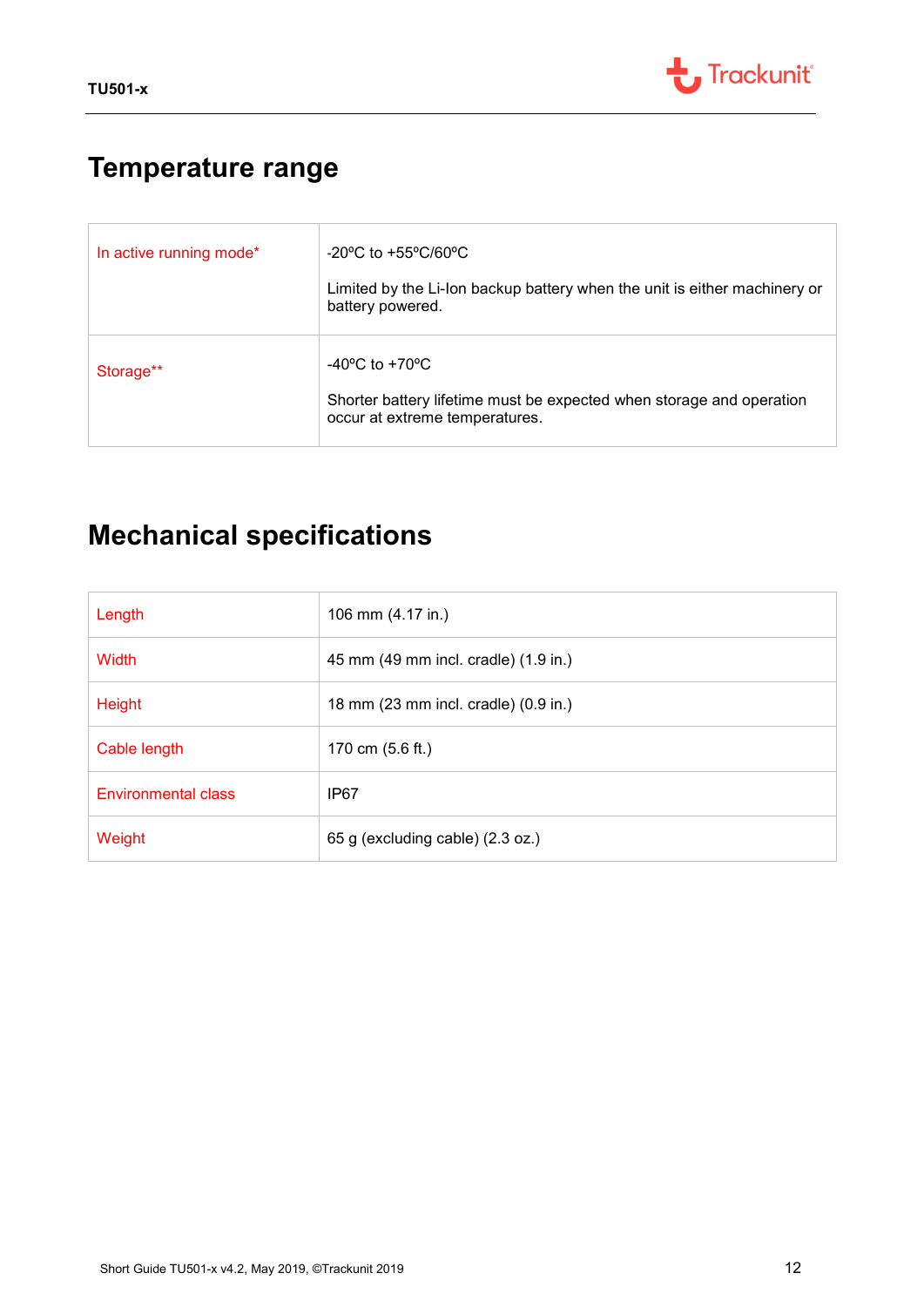

# <span id="page-12-0"></span>**Regulatory information and precautions**

| <b>Use location</b>                              | This equipment design applies to commercial or industrial equipment<br>expected to be installed in locations where only adults are normally present                                                                                                                    |
|--------------------------------------------------|------------------------------------------------------------------------------------------------------------------------------------------------------------------------------------------------------------------------------------------------------------------------|
| Terms of use                                     | Use only Trackunit approved accessories and/or batteries. Do not connect<br>incompatible products                                                                                                                                                                      |
| New battery                                      | In case of battery malfunction, expiration or any other situation where a new<br>battery might be needed, replacement batteries can be ordered through<br>support@trackunit.com                                                                                        |
| <b>CE</b> mark                                   | The TU501 products comply with the essential requirements of the RED<br>2014/53/EU directive with respect to the EMC requirements, safety and radio<br>spectrum matters.                                                                                               |
| <b>FCC mark</b>                                  | The TU501 products contain radio transmitters and comply with the essential<br>requirements of Part 15, 22 and 24 of the FCC rules, and with RSS-GEN,<br>RSS-132, RSS-133, RSS-210 and ICES-003 of the Industry Canada<br>requirements.                                |
| Environmental                                    | The TU501 products comply with the environmental conditions for rolling<br>stock and transportation according to DIN EN 50125-1 and<br>IEC 61373 / DIN EN 61373 with the IP67 classification including<br>vibrations/drop according to SAE J1455 (heavy trucks).       |
| Charging                                         | The battery will recharge as long as its temperature range is within $0^{\circ}$ C to<br>+45°C and the vehicle to which the unit is mounted is running. In case of<br>temperatures outside this range the internal battery will not recharge.                          |
| Operating<br>conditions                          | The internal battery will operate in temperature ranges from -20°C to +60°C.<br>In case of temperatures outside of this range the internal battery will be<br>disabled by the device. Battery lifetime is expected to be 3 years under<br>normal operating conditions. |
| Long term<br>storage<br>/operating<br>conditions | It is recommended to remove the battery during long term storage/continuous<br>operation outside the temperatures specified in the operating conditions.                                                                                                               |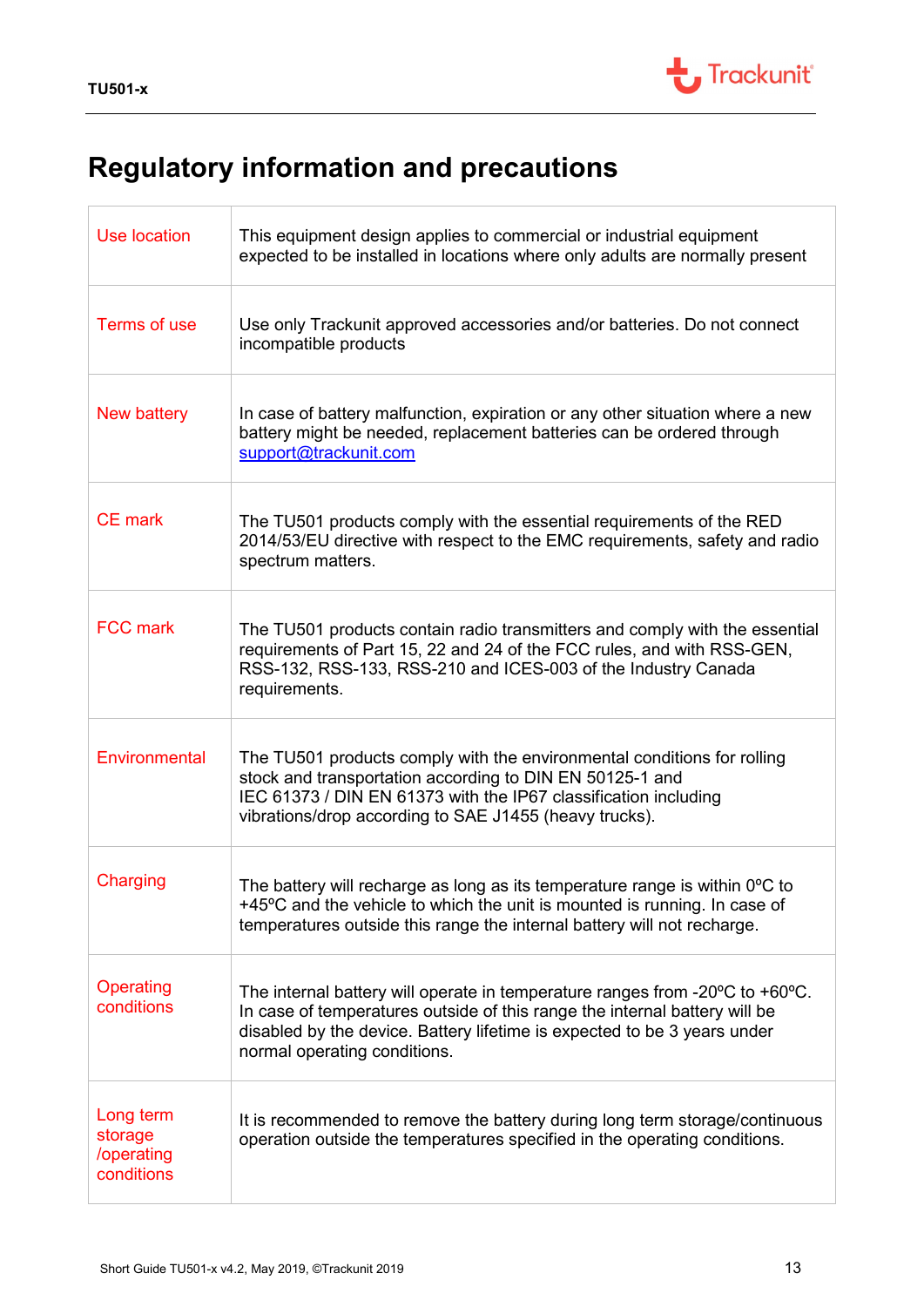

| <b>Fuse</b>      | Recommended fuse holders and fuses for installation up to 48V supply<br>voltages (can be ordered at Trackunit A/S):<br>a. Supply voltage 12V/24V (Max 30A)<br>i. ATO blade fuses (Max 32V/1A) used with Littelfuse FHAC0002SXJ fuse<br>holder (standard).<br>ii. ATP blade fuse (Max 32V/1A - ATO style) used with TaiTek FH-<br>006WR-12R-12-U fuse holder (standard).<br>b. Supply voltage 12V - 48V (Max 30A)<br>i. FKS blade fuse (Max 80V/3A - ATO style) used with Littelfuse FH2 fuse<br>holder (recommended). |
|------------------|-----------------------------------------------------------------------------------------------------------------------------------------------------------------------------------------------------------------------------------------------------------------------------------------------------------------------------------------------------------------------------------------------------------------------------------------------------------------------------------------------------------------------|
| <b>Machinery</b> | The TU501 products comply with the essential requirements of the Directive<br>2006/42/EC and EU regulation 167/2013 when integrated as intended:<br>I. EN 13309 Construction machinery<br>ISO 13766 Earth-moving machinery<br>$\mathbb{II}$ .<br>EN/ISO 14982 Agricultural and forestry machines.<br>III.<br>IV. UN regulative ECE R10 EMC rev. 4 in accordance with EU regulation<br>661/2009 for Electronic Sub-Assembly (ESA).<br>NOTE: Harmonized standards under the directive 2014/30/EU have been<br>applied.  |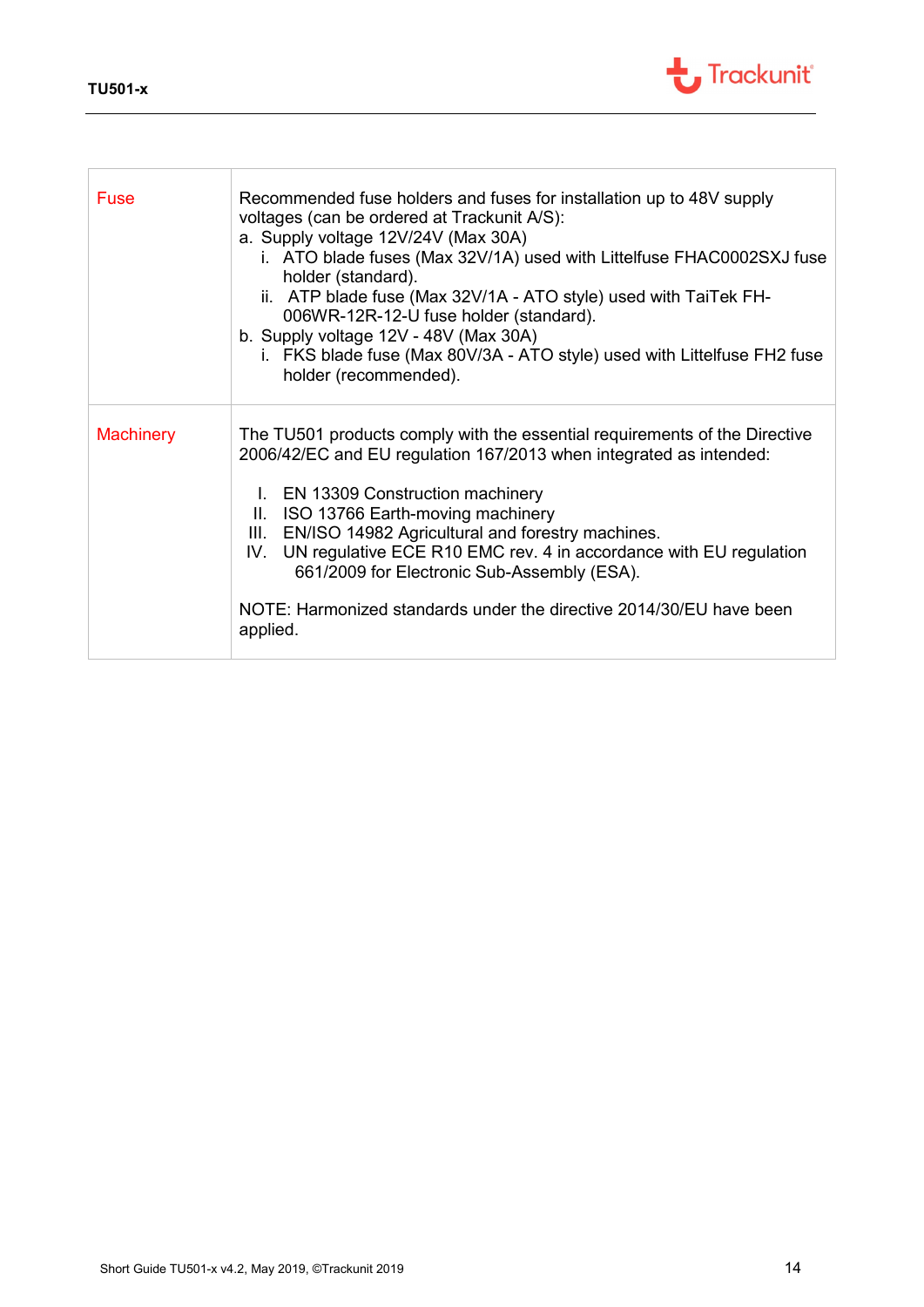

# <span id="page-14-0"></span>**Approvals and Certifications**

| FCC/IC part 15.19<br><b>Notice</b>                                          | This device complies with Part 15 of the FCC Rules and with Industry<br>Canada license-exempt RSS standard(s). Operation is subject to the<br>following two conditions: (1) this device may not cause harmful<br>interference, and (2) this device must accept any interference received,<br>including interference that may cause undesired operation.                                                         |
|-----------------------------------------------------------------------------|-----------------------------------------------------------------------------------------------------------------------------------------------------------------------------------------------------------------------------------------------------------------------------------------------------------------------------------------------------------------------------------------------------------------|
| <b>IC RSS-GEN</b><br><b>Notice</b>                                          | Le présent appareil est conforme aux CNR d'Industrie Canada applicables<br>aux appareils radio exempts de licence. L'exploitation est autorisée aux<br>deux conditions suivantes: (1) l'appareil ne doit pas produire de brouillage,<br>et (2) l'utilisateur de l'appareil doit accepter tout brouillage radioélectrique<br>subi, même si le brouillage est susceptible d'en compromettre le<br>fonctionnement. |
| <b>FCC part 15.21</b><br><b>Notice</b>                                      | Changes or modifications made to this equipment not expressly approved<br>by Trackunit may void the FCC authorization to operate this equipment.                                                                                                                                                                                                                                                                |
| <b>FCC/IC</b><br>Radiofrequency<br>radiation exposure<br><b>Information</b> | This equipment complies with FCC/IC radiation exposure limits set forth for<br>an uncontrolled environment. This equipment may be installed and<br>operated with minimum distance of 5 cm between the radiator and your<br>body.<br>This transmitter must not be co-located or operating in conjunction with any<br>other antenna or transmitter.                                                               |
| Environmental<br>compliance                                                 | IEC 61373 - EN/IEC 60068-2-1:2007 - Cold<br>IEC 61373 - EN/IEC 60068-2-2:2006 - Dry Heat<br>EN 50125-1 - EN/IEC 60068-2-27:2010 - Shock<br>SAE J1455 - EN/IEC 60068-2-31:2008 - Drop<br>EN 50125-1, SAE J1455 - EN/IEC 60068-2-64:2008 - Random vibration<br>IEC 61373 - EN/IEC 60068-2-78:2001 - Damp heat steady state<br>IEC 61373 - (IEC 60529+A1+A2) CSV:2013 - Degrees of protection (IP<br>code): IP67   |
|                                                                             | NOTE A: The TU501 is not to be mounted in areas with presence of motor<br>oil, gasoline, diesel fuel, hydraulic fluid, brake fluid, transmission fluid,<br>glycol and water mixture, etc.                                                                                                                                                                                                                       |
|                                                                             | NOTE B: The housing is not designed to withstand high pressure cleaning.<br>Only use the TU501 when mounted inside the designated Trackunit<br>protection cap (7402.9551 Trackunit Raw hardware shield can be ordered<br>at Trackunit) in mounting areas where high pressure cleaning is common<br>procedure.                                                                                                   |